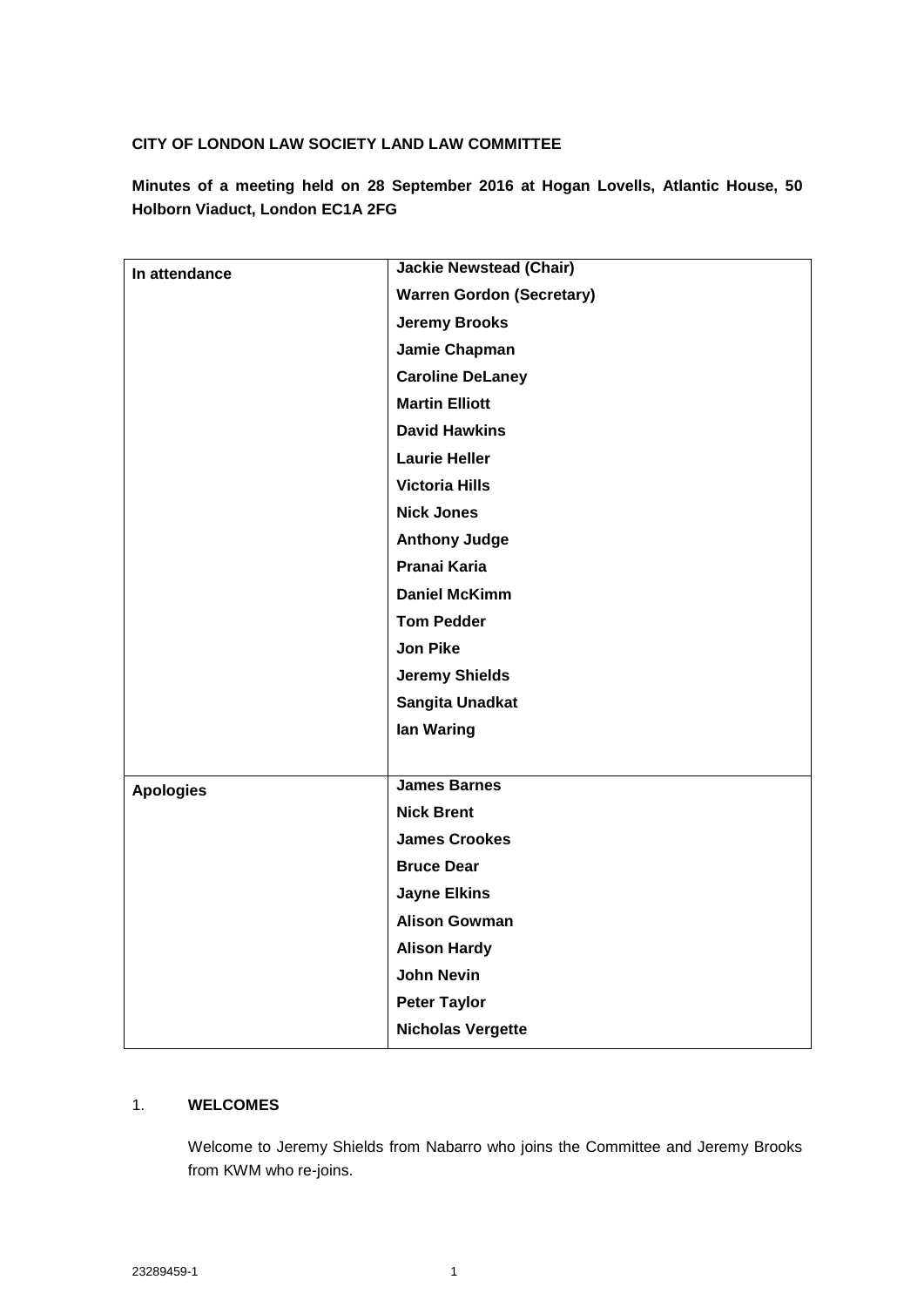### 2. **MINUTES**

The Minutes for the 13 July 2016 Committee meeting were approved and have been added to the Committee webpage.

# 3. **FINAL APPROVAL TO 2016 UPDATE OF 7TH EDITION OF CERTIFICATE OF TITLE AND ANCILLARY DOCUMENTATION**

The 2016 Update of the Certificate of title was discussed, particularly the issues of Addressees and access. Warren Gordon will make minor changes to the Certificate and Wrapper and re-circulate the Certificate and supplemental documents for final comments to be provided within a fortnight.

The documentation will then be added to the CLLS website and there will be publicity for the launch. It was agreed that there would be a key points article for Estate Gazette and a more technical one for the Law Society Gazette (Anthony Judge, Pranai Karia and Warren Gordon will lead on this, but the drafts will be sent to the Committee).

The Committee would be grateful if Kevin Hart of the CLLS can consider publicity for the launch. The Committee will also look to publish the Certificate in the Encyclopaedia of Forms and Precedents and please can Kevin liaise with Lexis Nexis. Pranai kindly agreed to mention the Certificate to his Scottish colleague, since there is usually an equivalent Scottish version of the Certificate.

The relevant sub-committee will consider the existing Report on title, which the Committee at a previous meeting had considered was worth keeping and improving. Relaunching an updated Report on title will provide good publicity for the CLLS and will be a useful document for many.

### 4. **DIGITAL INFRASTRUCTURE WAYLEAVE AGREEMENT**

There had been little adverse comment on the new standard digital infrastructure wayleave agreement, but an update will be provided at the January 2017 Committee meeting.

# 5. **LAW COMMISSION'S CONSULTATION ON ITS 13TH PROGRAMME OF LAW REFORM**

There was discussion about the Leasehold aspect of the Law Commission's Consultation on its 13th Programme of Law Reform. The Committee agreed to endorse the Property Litigation Association's response (which does not appear to have been finalised yet), but will also include in its response Anthony Judge's suggestion that the contracting out warning notice and declaration mechanism under the Landlord and Tenant Act 1954 be scrapped and replaced by a requirement for a contracted out lease to have a clear warning at the top of the lease as to the statutory rights that the tenant loses.

The Committee wished for greater clarity that the right of first refusal provisions in the Landlord and Tenant Act 1987 do not apply to commercial transactions. The Law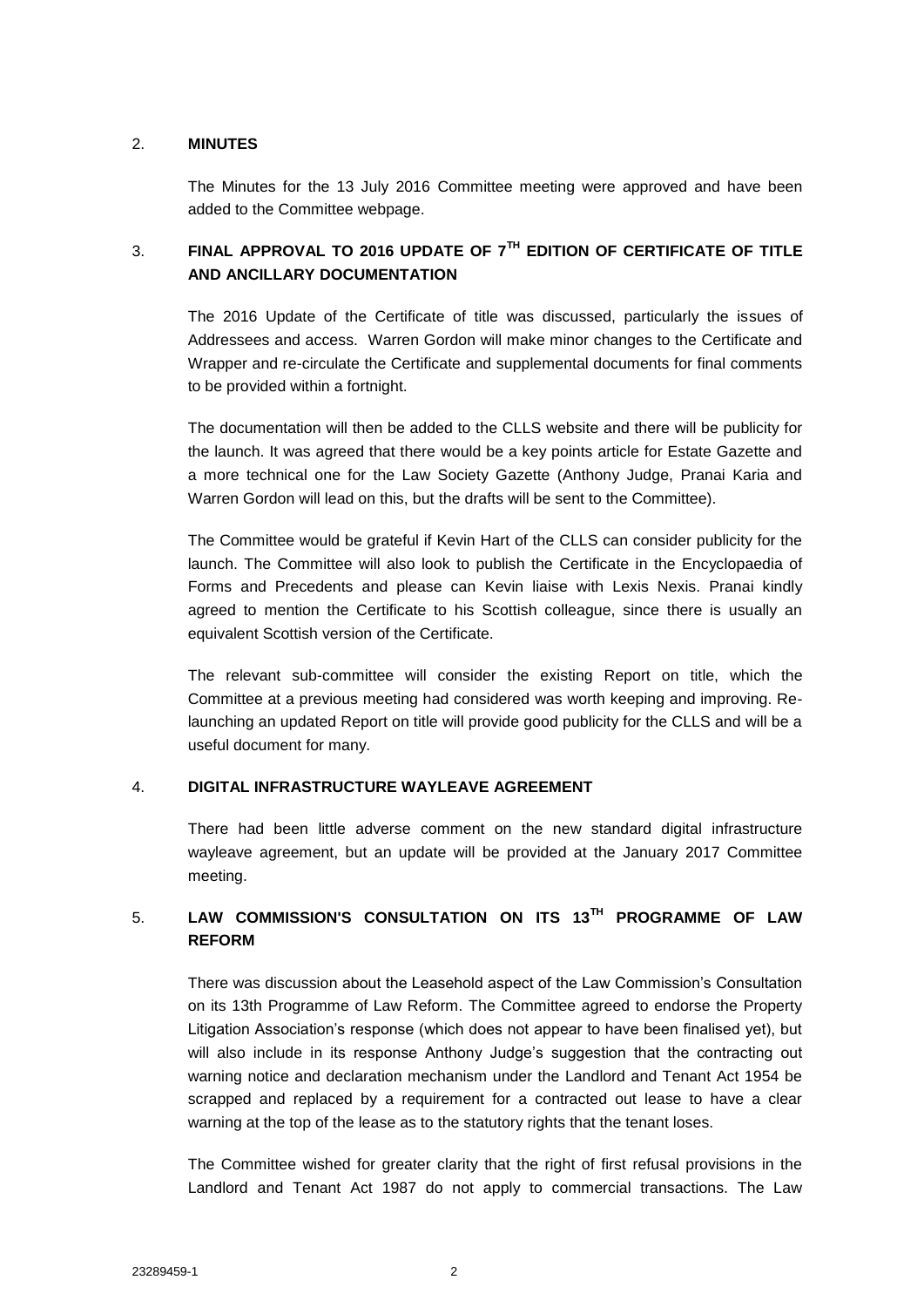Commission has said that multiple responses are more effective from an Impact Assessment perspective and, therefore, member firms are encouraged to send the Law Commission a response supporting or replicating the Committee's response if they agree with it.

### 6. **ELECTRONIC SIGNATURES**

The Committee agreed that at this stage there was no need to obtain further advice from real estate Counsel in relation to the LSEW/CLLS Joint working party note on the execution of a document using an electronic signature. As the note acknowledges, it is inapplicable to documents registered at Land Registry which require a wet ink signature.

Mention was made that Land Registry may be looking into electronic signatures and the Committee would wait to see what if anything was proposed before deciding whether to seek Counsel's advice.

The note does touch on the relevant property legislation such as section 2 of the Law of Property (Miscellaneous Provisions) Act 1989 and it was also noted that while virtual signings of property contracts are very common, other types of electronic signature are less so. The Committee would review the position again in 6-12 months' time.

### 7. **CODE FOR LEASING BUSINESS PREMISES**

Stakeholders had had an initial meeting to discuss the possibility of revising the Code for Leasing Business Premises. It was agreed that the Code should be reviewed and revised and made shorter and snappier. There will be a Technical group meeting in a couple of weeks. Jackie Newstead represents the Committee and Tom Pedder also kindly agreed to volunteer.

### 8. **SEARCH PROVIDERS' TERMS AND CONDITIONS**

There was a concern that the profession was insufficiently aware about whether or not the terms and conditions of search providers permitted the passing on of search results obtained by a seller's solicitor for the benefit of a buyer etc. If the terms do not allow for this, consideration should be given to the relevant contract requiring the seller to assign the benefit of the searches to the buyer. Jackie Newstead, Jeremy Shields and Pranai Karia will consider this issue with a view to a possible note of advice on the pitfalls and what to do.

## 9. **HMRC'S CONSULTATION ON CHANGES TO PROCESS FOR FILING SDLT RETURNS AND PAYING SDLT**

Martin Elliott expressed concern about HMRC's proposals in its SDLT consultation to reduce the filing and payment periods from 30 to 14 days. This will cause difficulties where the complexity of the transaction makes it difficult to file the return within the reduced period. Martin kindly agreed to provide a suggested response on this issue which will be sent to HMRC.